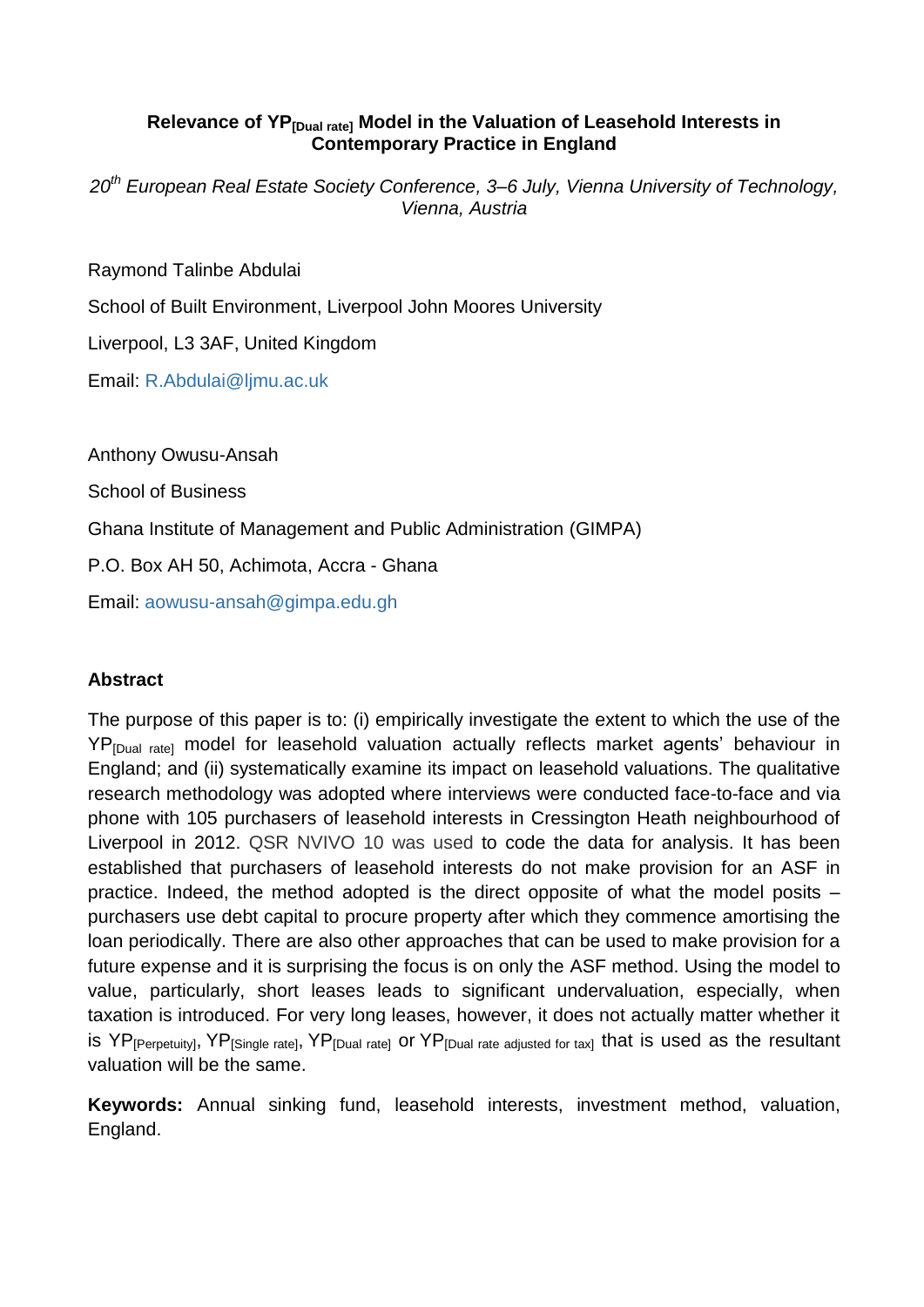#### **1. Introduction**

Valuation can be required for various purposes, which are broadly categorised into statutory and non-statutory. These purposes include: (i) statutory – taxation/rating, compulsory purchase and compensation, aspects of commercial leases arising from landlord and tenant legislation, and fair rent for dwellings; and (ii) non-statutory – purchase or disposal of property, rental valuation, reinstatement cost for insurance, mortgage valuations and valuation for company accounts (Shapiro et al., 2013; Isaac and O' Leary, 2012).

There are five main traditional approaches to valuation (comparative, investment/income, profits, cost and residual approaches] and one main contemporary approach (hedonic pricing method). In one of the traditional valuation approaches (investment/income method), the YP<sub>[Single rate]</sub> and YP<sub>[Dual rate]</sub> models are often used to value freehold and leasehold interests respectively. As aptly noted by Shapiro et al. (2013), in comparison to a freehold interest, a leasehold interest is a wasting asset in that it will terminate sometime in the future. Thus, the adoption of the  $YP_{[Dual Rate]}$  model for leasehold valuation is premised on the assumption that the leasehold purchaser will set aside a sum out of profit rent, which is then invested in an annual sinking fund (ASF) to recoup the leasehold interest purchase price at the end of the term. This, it is argued will enable him to purchase another property in the future and if the process continues, he will be in the same position as a freehold purchaser.

There is a debate as to whether or not it is appropriate to use the  $YP_{IDual RateI}$  model in the valuation of leasehold interests. In most countries, the debate has been closed (Baum et al., 2011). In Australia, for example, the model is not used by the real estate industry (Whipple, 2006) and similarly, the US School of valuation does not use it (Fisher and Martin, 2004; Keating, 1998; North, 1984). In the UK, however, leaseholds are traditionally valued using the  $YP_{[Dual Rate]}$  model (Chan and Harker, 2012, p.107) and indeed, the authors' interaction with some UK real estate industry practitioners in recent times confirms the observation of Chan and Harker. As Baum et al. (2011) and Mackmin (2008) aptly note, in the UK and the followers of UK practice, there has been and continues to be a battle between people wedded to the dual rate principle [see for example, Shapiro et al. (2013) and Johnson et al. (2000)] and those wedded to the single rate principle [see for example, Mackmin (2008) and Baum et al. (2006)].

Curiously, however, the arguments for or against the use of the model in England tend to be premised on personal opinions or theoretical analyses of the model's principles uncorroborated with any empirical evidence. Also, studies that have systematically investigated the impact of the model on leasehold values are notably non-existent. Thus, the aim of this paper is two-fold: (i) is to empirically examine the extent to which the use of the model actually reflects market conditions in practice; and (ii) to determine whether it actually matters if it is the YP<sub>[Dual rate]</sub> model or the YP<sub>[Single rate]</sub> model that is used to value leaseholds. To intimate what follows, the next section describes the research methodology that has been adopted for the study. This is followed by an overview of the debate on the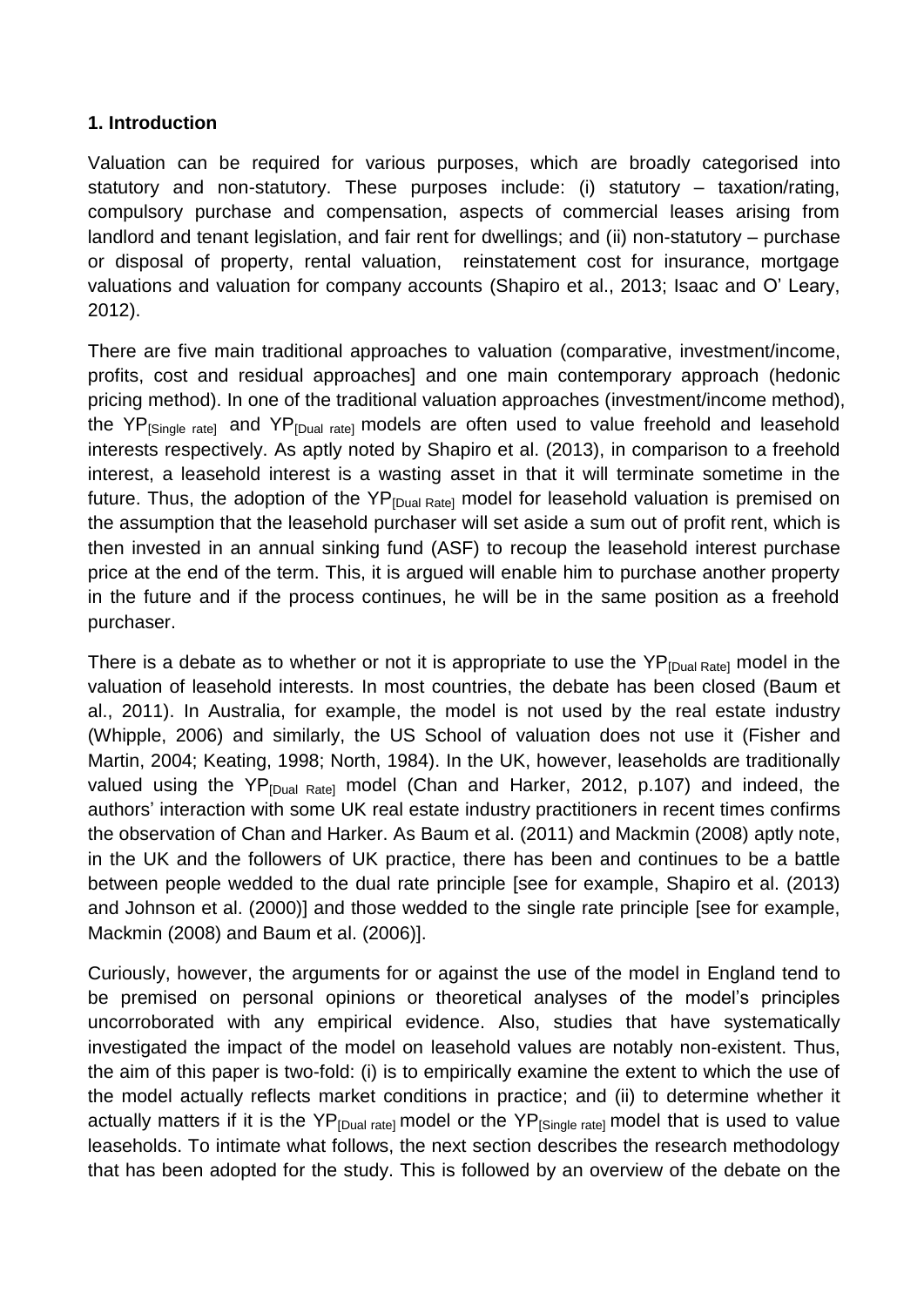use of the model. In the penultimate section, empirical data is presented, analysed and discussed, whilst the last section deals with concluding remarks.

### **2. Research Methodology**

The quantitative, qualitative and mix methodologies were examined as to their appropriateness and the qualitative methodology was ultimately chosen and within it, the case study philosophical approach was taken where Cressington Heath, a neighbourhood in Liverpool was used. Cressington Heath is to the south of Liverpool and is about 3.5 miles from the city centre. It is a new residential estate developed by Redrow and Bellway.

One Hundred and Five leasehold interest purchasers were purposively selected and interviewed in 2012. Semi-structured interviews were conducted with purchasers but based on the responses from some of them regarding a government scheme that they used to acquire their properties, an additional semi-structured interview was conducted with an official from Homes and Communities Agency for a better understanding of the scheme. The interviews were recorded and later transcribed and coded using QSR NVIVO 10 for analysis.

## **3. YP[Single rate] Model and YP[Dual rate] Model Debate**

Support for the use of YP<sub>[Single rate]</sub> model to value leasehold interests traces back to 1853 when Cox observed that the most important factor to consider in leasehold valuation was the duration and, therefore, freehold will be more valuable. He illustrates with examples how the price paid for a leasehold interest is gradually returned to the purchaser over the duration of the lease using the present value of £1 concept, which shows that leaseholds were initially valued using single rate with no assumption regarding reinvestment; indeed, according to Cox, there was not debate about this. A slightly higher capitalisation rate was adopted in the valuation of leaseholds to reflect the fact that they are not the same as freeholds.

As Mackmin (2008) notes, the use of  $YP_{Single\ rate}$  seemed well established in the C19<sup>th</sup> which rolled into the C20<sup>th</sup> but arguments in favour of the YP $_{[Dual\ rate]}$  model started emerging in the C20<sup>th</sup> as well. Albeit Webb (1909) argued in favour of using YP<sub>[Single rate],</sub> he equally introduced a new dimension by positing that when a leasehold interest is bought, it may be desirable to provide for the continuance of the income from the interest after the expiry of the lease term. Webb then observed that it will be necessary to form a sinking fund by putting aside a certain amount each year to accumulate with interest till the end of the term.

In support of the arguments against the use of YP[Single rate]**,** Smith (1926a) opined that leaseholds are terminable interests and purchasers of such property need to recoup the purchase price when the lease expires; this can be done by setting aside a portion of the income from the property every year and creating with it a sinking fund which by compound interest will provide at the end of the term the initial purchase price. Reinforcing this view, Mackmin (1928) stated: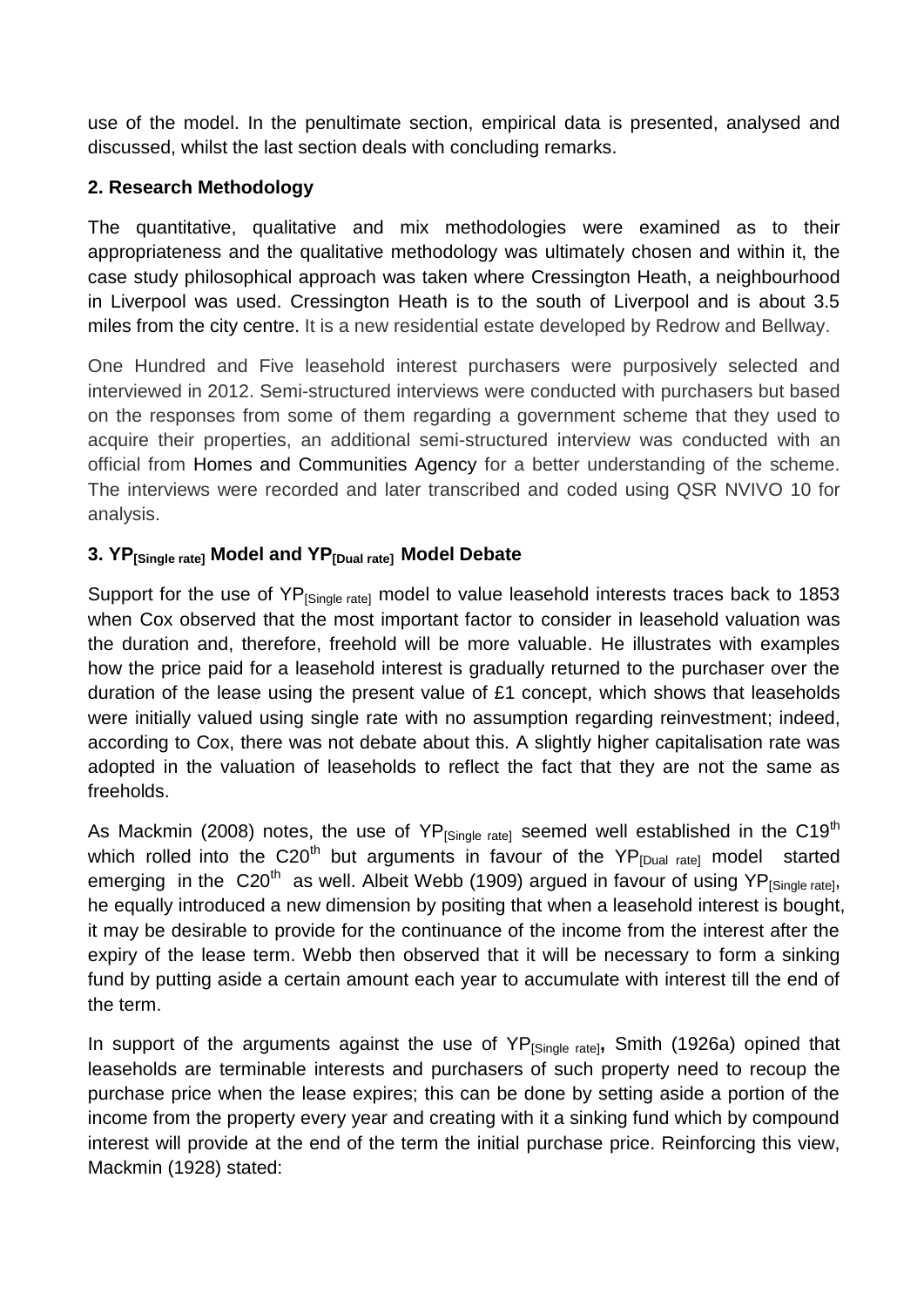A Man purchases the lease of a house, having say twenty years to run, for the sum of £1,000. At the end of twenty years, he or his heirs will be without a house and perhaps without the capital to purchase one. He should therefore set aside each year and place at interest a sufficient sum of money which in twenty years will amount to the  $£1,000$  so that capital is available for the purchase of a new house.

Hermes (1929) also noted: "Speaking generally, they realise (leasehold ground rents) about 2.5 years' purchase less than freehold ground rents on similar securities but this is, of course, after taking sinking fund into account". According to Parry (1930), it is quite possible to value leasehold interests accurately with YP [Single rate] but that the interest rate used in such a case is fictitious whereas in using the  $YP<sub>[Dual</sub> rate]$ , it is the true interest rate that the buyer may expect his or her property to pay and for that matter the advantage is distinctly with the YP<sub>[Dual rate]</sub>. Furthermore, Lawrence and May (1943) observed: "Although fair estimates of market value can be made on either a dual rate or single rate basis, it is suggested that the principle underlying dual rate figures is more in accordance with the facts of a terminable income and that the tables (dual rate) should be used in the valuation of all leasehold interests, particularly when the term of the lease is comparatively short"

As Mackmin (2008) has intimated, not only was the  $YP_{[Dual\ rate]}$  model popularised as the method to be used in the valuation of leaseholds, but it was also being advocated as the necessary tool to be used for the calculation of premiums as captured in the words of Parry (1930): "As the investment of capital (premium) in this case is made by a lessee, it is obvious that his point of view should be taken in making the calculation rather than that of the freeholder…The calculation will therefore allow for 6 percent interest on capital and also provide for redemption of capital at (say) 3 per cent".

Once the valuation profession had bought into the YP<sub>[Dual rate]</sub> model, arguments about the need to use the YP<sub>[Dual rate adjusted for tax]</sub> model began to emerge. In computing leasehold interests, allowance has to be made for the fact that the investor is paying tax on capital and income (Wagstaff, 1926). According to Smith (1931), since income has to provide the yield on capital and ASF to recoup the capital, income tax becomes important, especially, when dealing with very short leases. The same argument has been made by other authors like Johnson et al. (2000), Harker et al. (1991) and Lawrence and May (1943).

The preceding arguments in favour of the use of  $YP_{[Dual\ rate]}$  and  $YP_{[Dual\ rate\ adjusted\ for\ tax]}$ models in valuing leasehold interests in the UK have been perpetuated up to the present as reflected in the observation of Shapiro et al. (2013, p.111):

However, when an investor buys a leasehold interest there is one factor that will not be met in a freehold interest, namely that one day the buyer's interest must cease and the buyer will have no further interest in the property; if the buyer obtains a further lease in the property at market rent to follow the expired lease, that will be a new lease with no market value.

The investor knows that one day the interest will cease to exist, at which point there is no capital asset. The investment will therefore decline from whatever was paid to nothing. Such an investment is known as a wasting asset since the asset wastes away naturally and inevitably.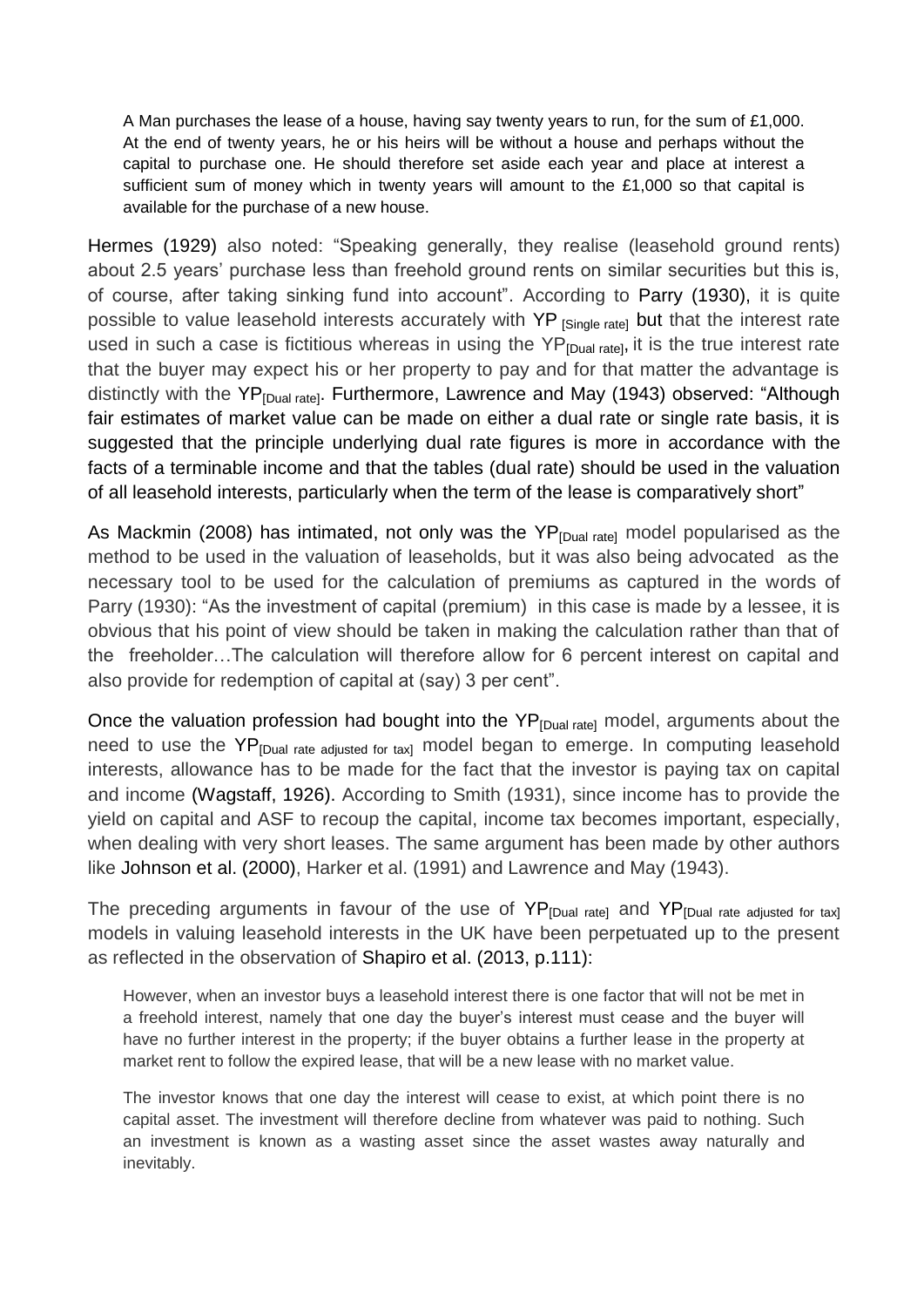The investor faced with such a situation must therefore take steps to deal with the loss of capital. Various methods are available, but for many years, the conventional approach has been to assume that part of the profit rent will be invested each year in an annual sinking fund.

Regarding the use of the YP<sub>[Dual rate adjusted for tax]</sub> model, the same authors have observed: "However, ASF is a cost, and ignoring the effects of income tax in respect of this leads to a misleading value…" (Shapiro et al., 2013, p.115).

Just as some people support the use of the YP<sub>[Dual rate]</sub> model in the valuation of leasehold interests, others have argued against its use. According to Merrett and Sykes (1973) the reinvestment assumption in the  $YP_{\text{IDual rate}}$  model is a common remarkable persistent misconception. It appears the proponents of the dual rate principle have chosen to ignore the reinvestment fallacy (Robinson, 1989). The dual rate approach is outdated and hence an unsupportable method for assessing the market value of leasehold interests (Baum et al., 2006).

Other authors like Chan and Harker (2012), Baum et al. (2011), Mackmin (2008), Baum and Crosby (2008 and 1995), Gane (1995), Baum and Butler (1986), Trott (1986), Baum and Ming (1985), Bowcock (1983), Harker (1983), Enever (1981), Baum and Mackmin (1979), and Fraser (1977) have also argued against the use of the model. In the words of Mackmin (2008, p.92), for example:

Dual rate has to be declared defunct, it is not, and never has been, a tool capable of analysing leasehold sale prices objectively. A dual rate leasehold price analysis has to begin with the valuer accepting a "reinvestment principle" which leading experts on investment analysis consider to be a non-starter; it then requires the valuer to assume a sinking fund rate; and if a tax is to be incorporated in the analysis, an average rate needs to be used…….There are no longer any positive statements to be made in favour of the method……..neither the research by the RICS (Trott, 1980), nor the repeated strong criticism from academics and a few practitioners has been able to persuade the whole profession of its inherent weakness. Any reinvestment assumption is false and a reinvestment assumption at a low safe rate has no theoretical justification. The concept is as robust as a new car salesman requiring all purchasers to take out a profits policy with their purchase to replace the wasting aspects of the acquisition.

And Baum et al. (2011, p.127) had this to say: "….the single rate approach is the only objective method of analysis of leasehold sale prices, and hence the only objective leasehold valuation approach as it mirrors the behaviour of buyers". Furthermore, Chan and Harker (2012, p.106) have opined:

It is concluded that if valuers accept that the only justification for a Dual Rate adjusted for tax valuation is the taxation difficulties that surround recoupment of capital, then the same valuation can be achieved using Single Rate valuation of the net of tax income. From that conclusion, we suggest that valuers of the "UK School" might consider that not only should Dual Rate valuation be regarded as defunct, but also that the more appropriate approach might be to move to a net of taxation approach. Such an approach would unite the "UK School" with the "US School" and would be more appropriate method in a globalised valuation environment.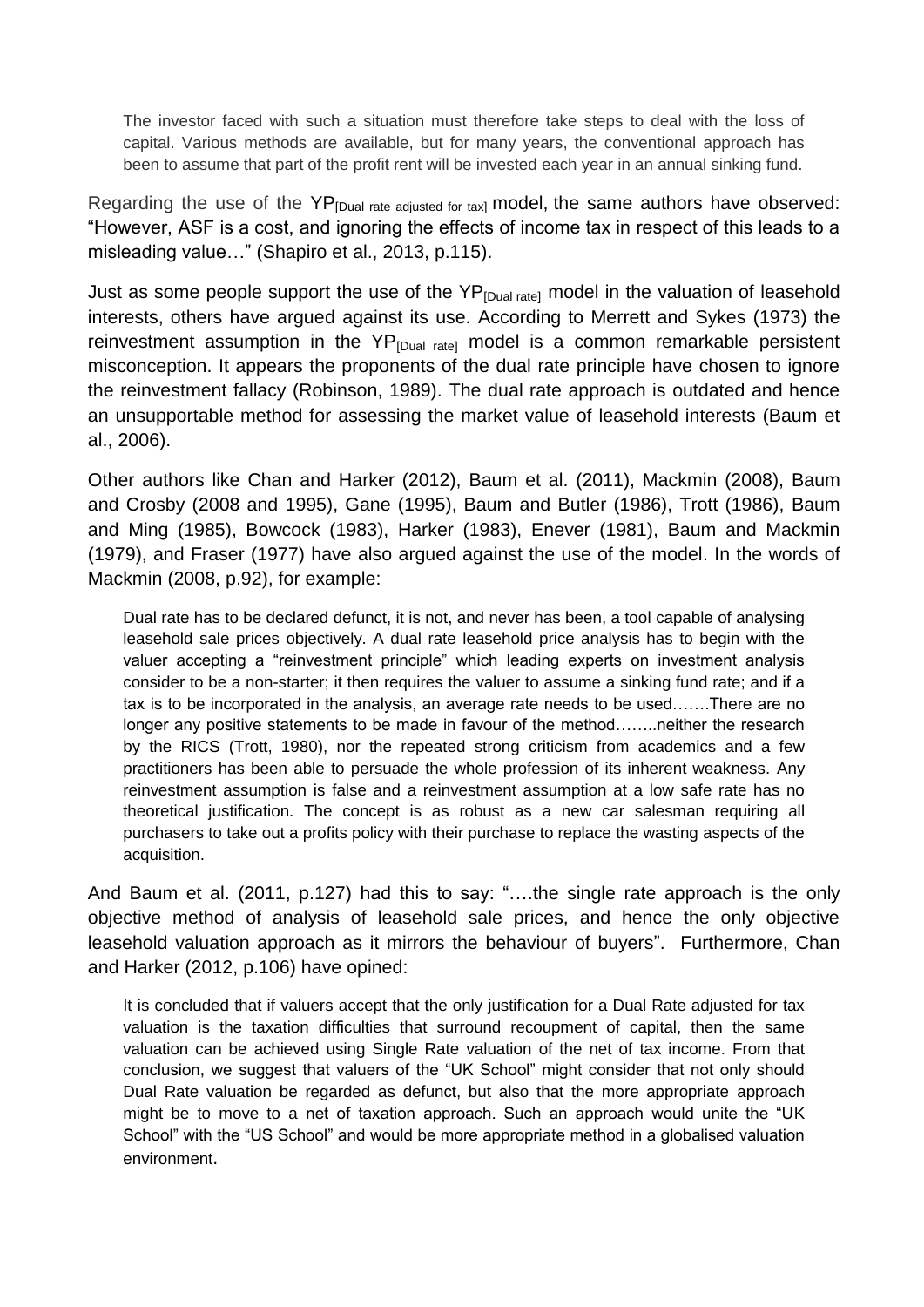To encapsulate the above discourse, there is an ambivalent literature on the use of the YP<sub>[Dual rate]</sub> model. At one end of the spectrum are the apologists of the dual rate principle who have stuck religiously to it in order to justify its use by UK valuers. At the other of the spectrum, are people who have criticised the model by arguing that its continuous use is indefensible and should be consigned to the dustbin. However, a careful examination of the debate bespeaks that the arguments, either for or against the use of the model in the UK are theoretical in nature, which are not premised on empirical research and there is therefore the need for this present research to determine the extent to which in practice leasehold purchasers use the ASF method to recoup capital. Indeed, a recent observation of Chan and Harker (2012, p.113) underscores the need for this empirical research:

To use the cricket analogy used by Mackmin (2008), the Dual Rate theory argument looks more likely to be a series of one day matches rather than a single day match. But the umpire here needs to research into the practice of the market bidder rather than the opinion of the cricket coach as to how a particular ball should be bowled.

The other issue, which has not been interrogated in the literature, relates to the actual effect that the use of the  $YP<sub>[Dual</sub>$  model has on leasehold valuations.

# **4. Data Presentation, Analyses and Discussion**

## **4.1 Types of Leasehold Ownership**

The types of leasehold ownership/purchases encountered in the study are two: (i) sole ownership constituting 30 of respondents [28.6%] where the title was in the name of one person; and (ii) joint ownership [75 respondents or 71.4%] where the title was in the names of two persons. Regarding sole ownership, this related to single males or females and married males or females. In other words, with the sole ownership, the title was in the name of only an unmarried male, an unmarried female, a married male or a married female. In terms of joint ownership, it was established that the title was in joint names of married couples (male and female joint names). It is important to note that whether it is was sole or joint ownership, it was considered as one respondent in each case. Table 1 shows the breakdown of respondents in the various categories and sub-categories.

| Sole Ownership [30]      |     |           |            |
|--------------------------|-----|-----------|------------|
|                          | No. | % [of 30] | % [of 105] |
| <b>Unmarried Males</b>   | 12  | 40.0      | 11.4       |
| <b>Unmarried Females</b> | 5   | 16.7      | 4.8        |
| <b>Married Males</b>     | 10  | 33.3      | 9.5        |
| <b>Married Females</b>   | 3   | 10.0      | 2.9        |

| Table 1: Categories of Respondents Regarding Ownership |  |  |
|--------------------------------------------------------|--|--|
|                                                        |  |  |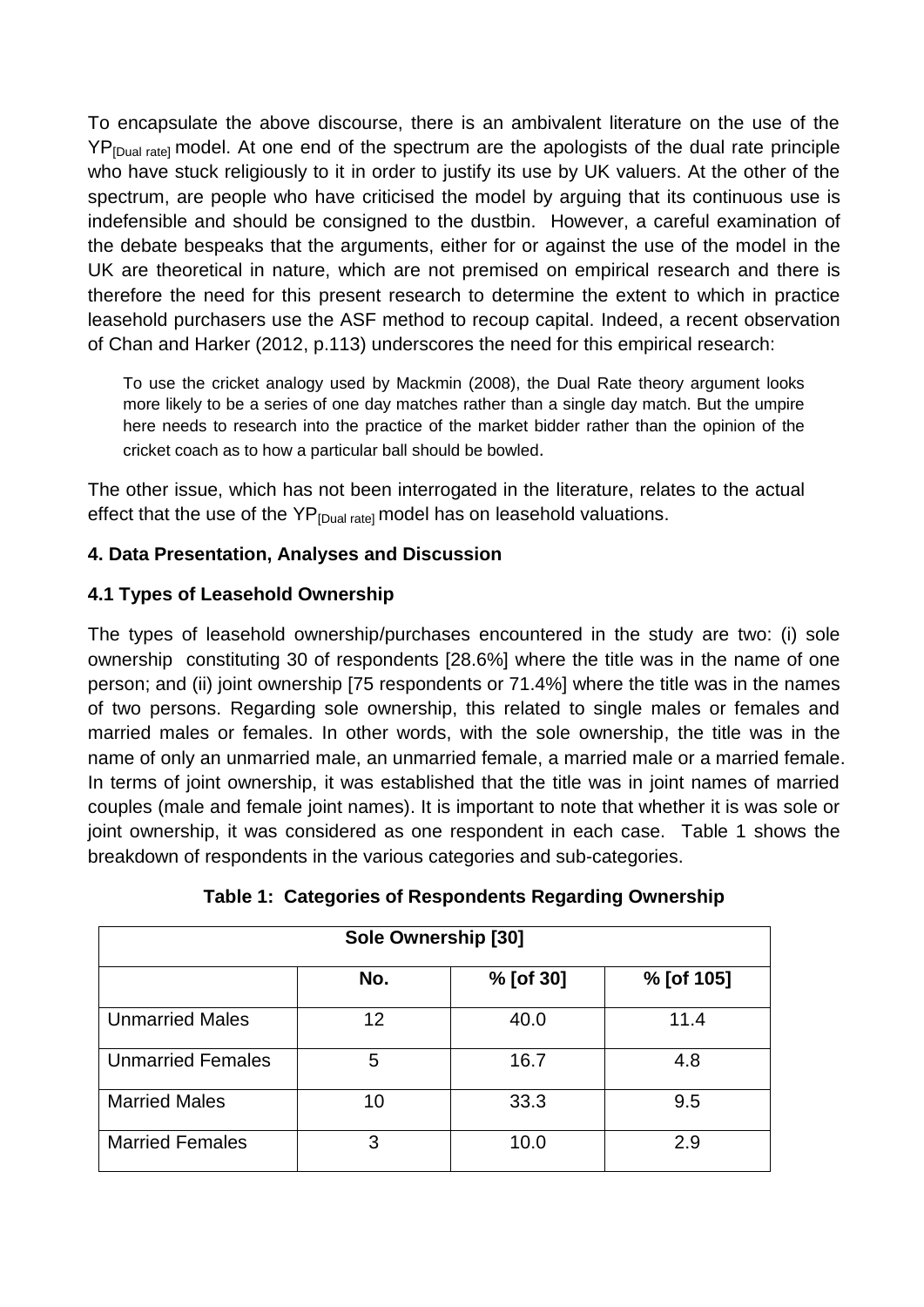| Total                             | 30 | 100 | 28.6       |  |
|-----------------------------------|----|-----|------------|--|
| <b>Joint Ownership</b>            |    |     |            |  |
|                                   |    | No. | % [of 105] |  |
| Married couples [male and female] |    | 75  | 71.4       |  |

*Source: Field Survey, 2012*

## **4.2 Types of Mortgage Market**

All the survey participants purchased their properties by taking mortgages from banks and the mortgage period was ranged from 25-30 years. It was discovered that each respondent participated in one of two types of mortgage markets. The first type is the open market where any potential mortgagor had to shop around in order to choose an appropriate mortgagee. The LTV ratio ranged from 70-90% implying that the equity contribution or deposit of mortgagors ranged from 10-30%. In this market, 85 [81%] of the respondents participated.

In the second type of mortgage market, the interview with an official from the Homes and Communities Agency (HCA) established that the government through HCA and participating UK house-builders like Redrow and Bellway offer financial help to first timebuyers to purchase new homes. The scheme is called HomeBuy Direct and its primary objective is to make new homes affordable to potential purchasers who are priced out of the open housing market; it is thus, UK's government low-cost new home ownership initiative. For any purchaser to qualify for the scheme: (i) his annual income should be below £60,000; and (ii) he should not already own or have owned a property.

Under the Scheme, HCA and a house-builder provide equal equity loans up to 30% of the full purchase price which is paid to the mortgagee. The mortgagor then deposits 5% of the remaining amount [that is, full purchase price minus the equity contributions of HCA and the house-builder]. In this way, the equity contribution of the mortgagor and the mortgage amount are significantly reduced thereby making the transaction relatively affordable. The equity loans from HCA and the house-builder are interest free for the first five years, after which an interest of 1.75%, rising annually by the Retail Price Index plus 1 is expected to be paid.

The purchaser becomes the legal owner with 100% title to the property and can sell it at any time in the open market without restriction. When the property is sold, HCA and the house-builder are entitled to a share of the proceeds equivalent to their percentage equity contributions. After one year of ownership, the purchaser has the option to make part payments ["staircasing"] of the percentage equity contributions of HCA and the housebuilder at the prevailing market value until he has 100% equity in the property – indeed, that is what is expected under the scheme. However, if during the mortgage period, the mortgagor is unable to acquire 100% equity, any outstanding loan is fully repaid at the end of the mortgage period.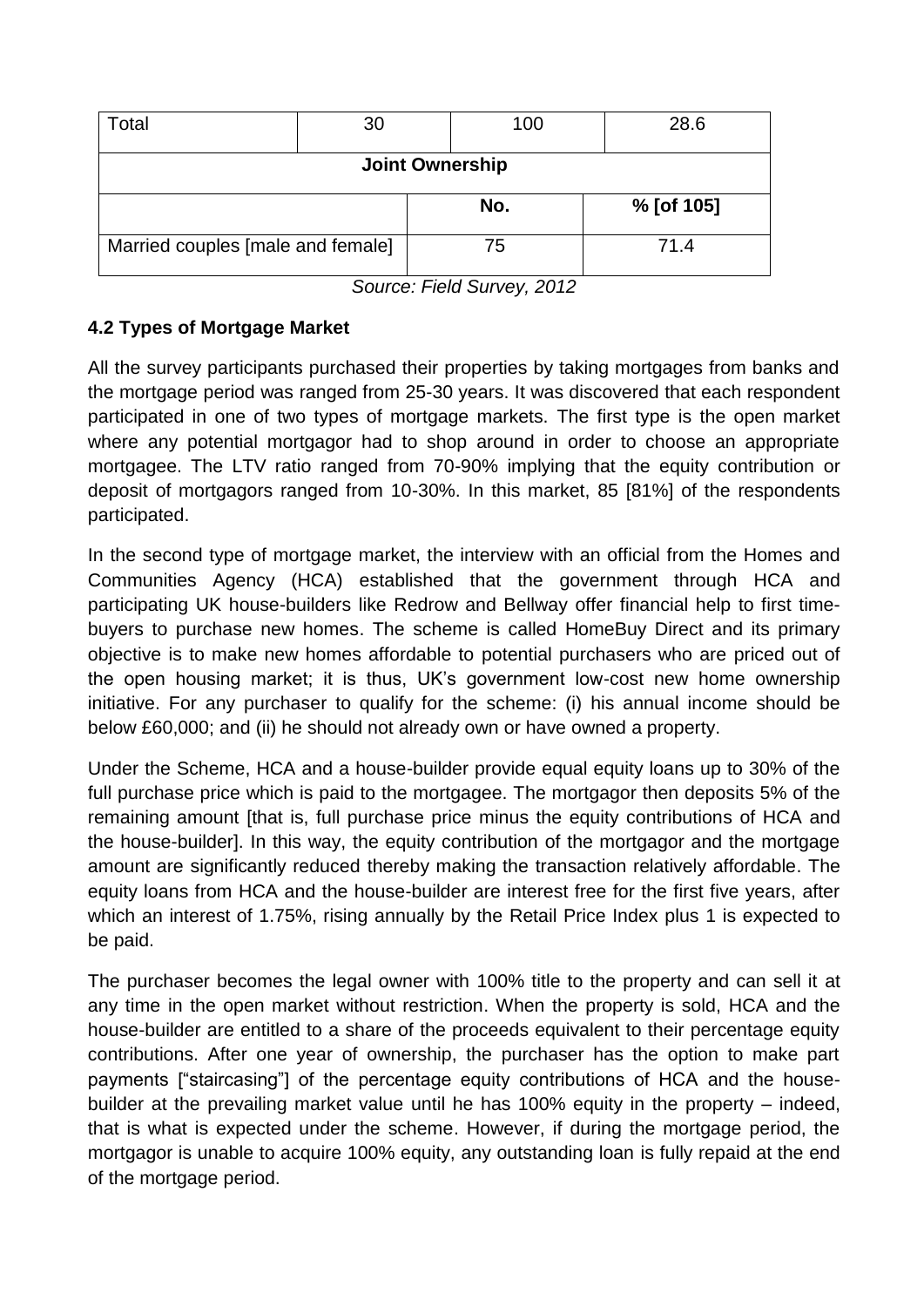The entitlements of HCA and the house-builder to a share of future sale proceeds are secured via second and third charges respectively on the title, the first charge being the mortgagee's entitlement. The title is therefore encumbered by the stakes that these three parties have in the property. Twenty [19%] of the respondents acquired their properties via this scheme. However, with effect from April 2013, house-builders no more contribute equity under the scheme and so the equity loan is provided by only the government.

Ground rent for the leases purchased ranged from £200 – £750 per annum and the term of all the leases was 999 years with a commencement date of  $1<sup>st</sup>$  January 2006. The prices at which the properties were bought ranged from £124,995 to £252,995 depending on the year a property was bought, type of property and number of bedrooms.

# **4.3 Use of ASF Method to Recoup Initial Capital Outlay**

It was first of all important to establish the extent to which the respondents were aware of the ASF method as one of the approaches that can be used to make provision for future expenditures. Only two [1.9%] of the respondents were aware of it and their knowledge of it was based on the fact that they had done real estate management related programmes in the University. The remaining 103 respondents [98.1%] had never heard of it.

When the respondents were asked to explain the measures they had taken to ensure that when their leases terminate in the future, they would be able to continue to own property, the responses were as follows. The responses of 10 [9.5%] of the purchasers was to the effect that they did not need to be concerned about it now since the future will take care of itself. In the words of one respondent A: "…..I do not need to be worried about this now. As the adage goes "I will cross that bridge when I come to it".

Another respondent [B] noted:

"…..why should I be concerned about this type of future? Let us even assume that the lease was for a shorter period, the same process I have used to acquire this property will be used in the future and that is to say, I will take a mortgage".

Based on the response of respondent B above, a part from the fact that he was not concerned about the future, mention is also made of an approach that will be used in the future, which is borrowing from lending institutions (use of debt capital). Like respondents B, three other respondents in the above category additionally intimated that they will take mortgages in the future. Indeed, the use of debt capital in the future as an approach as observed by the above four respondents was echoed in the rest of the survey participants' (outside the above category) responses on the issue. For example, one of them noted:

Is this a theoretical question or what? I am sure you already know the answer but you are still asking me. Practically, it is common knowledge that in this country, virtually everybody acquires property via a mortgage. And it is the same route I will take if at any point in the future I have to acquire another property.

The statement of respondent B above to the effect that if the house he bought was a shorter lease, the same approach will be adopted in the future was a common theme in the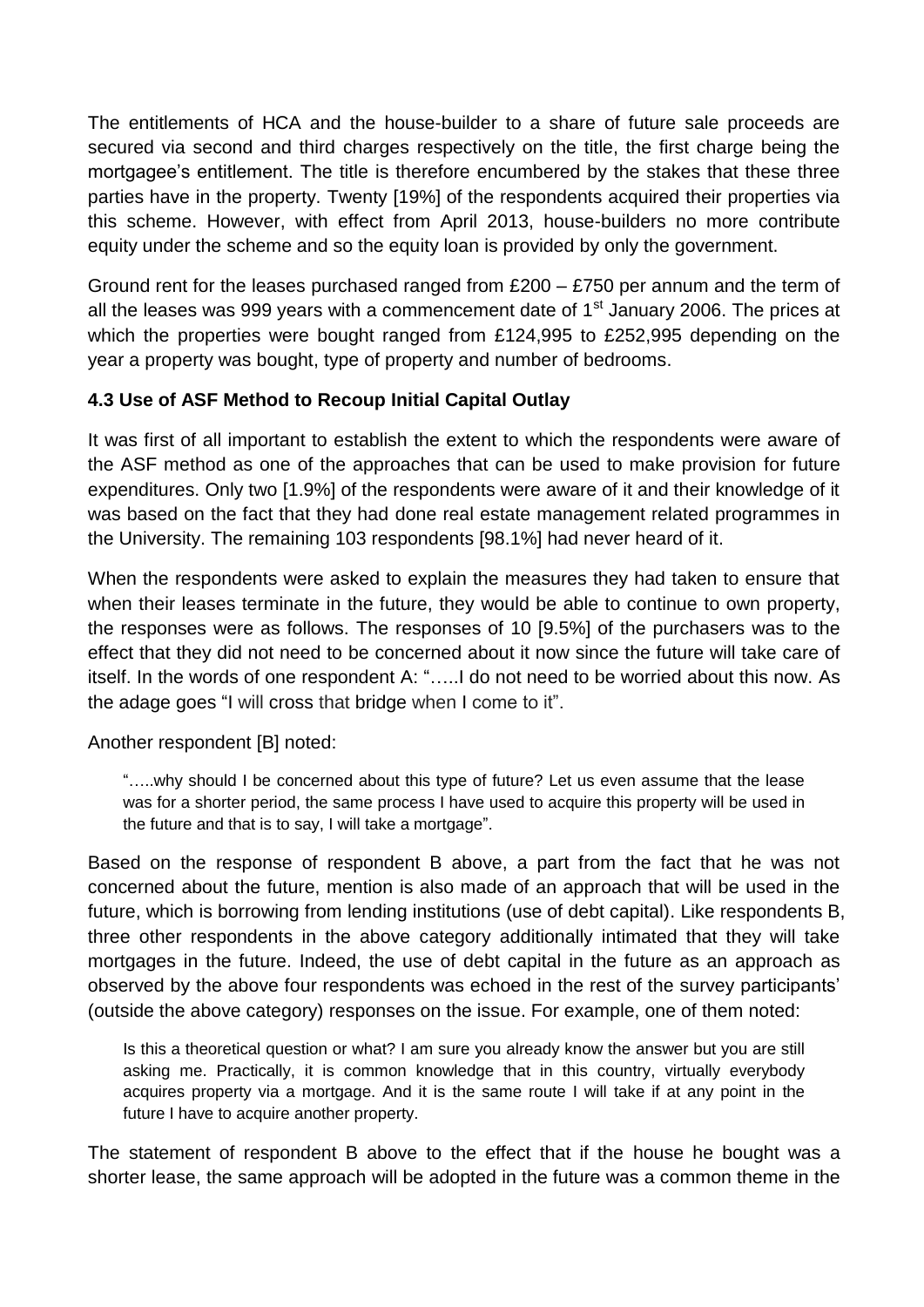responses of the other survey participants. Thus, their responses regarding how they will acquire another property in the future were unrelated to the duration of the lease purchased. Table 2 summarises the above issues and corresponding percentage responses to those issues.

| <b>Awareness of ASF Method</b>                                          | No.      | $\frac{0}{0}$ |
|-------------------------------------------------------------------------|----------|---------------|
| Aware of ASF Method                                                     | 2        | 1.9           |
| Unaware of ASF Method                                                   | 103      | 98.1          |
| <b>Total [N]</b>                                                        | 105      | 100           |
| <b>Method Adopted to Make Provision for Future Expense</b>              |          |               |
| Not Concerned about the Future                                          | 6        | 5.7           |
| Not Concerned about the Future and Use of Debt Capital in<br>the Future | 4        | 3.8           |
| Use of Debt Capital in the Future                                       | 95       | 90.5          |
| Use of ASF Method                                                       | $\Omega$ | $\Omega$      |
| <b>Total [N]</b>                                                        | 105      | 100           |

**Table 2: Survey Participants' Responses to Relevant Issues**

*Source: Field Survey, 2012*

# **4.3.1 Discussion**

The results from the survey show that as high as 98.1% of the respondents were unaware of the ASF method as one of the techniques that can be used to make provision for future expenditures let alone to use it. It is therefore not astounding that no respondent has used it. The approach leasehold purchasers will rather use is debt capital; 94.3% of the respondents from Table 2 will adopt this approach. Indeed, it is reasonable to intimate that the rest of respondents who reported that they were not concerned about the future now are likely to use such approach in the future since that is the common practice. The use of debt capital as an approach is the direct opposite of what the ASF principle posits.

Using the  $YP_{\text{IDual rate}}$  model implicitly assumes that every leaseholder purchaser automatically uses the ASF method but the empirical evidence does not support it. The assumption is unconvincing and unsustainable as it does not reflect the behaviour of real estate market agents; that is not what market bidders do in practice. It is astounding that the concentration is on only ASF when, realistically, there are other methods that can be adopted, the common method being the use of debt capital.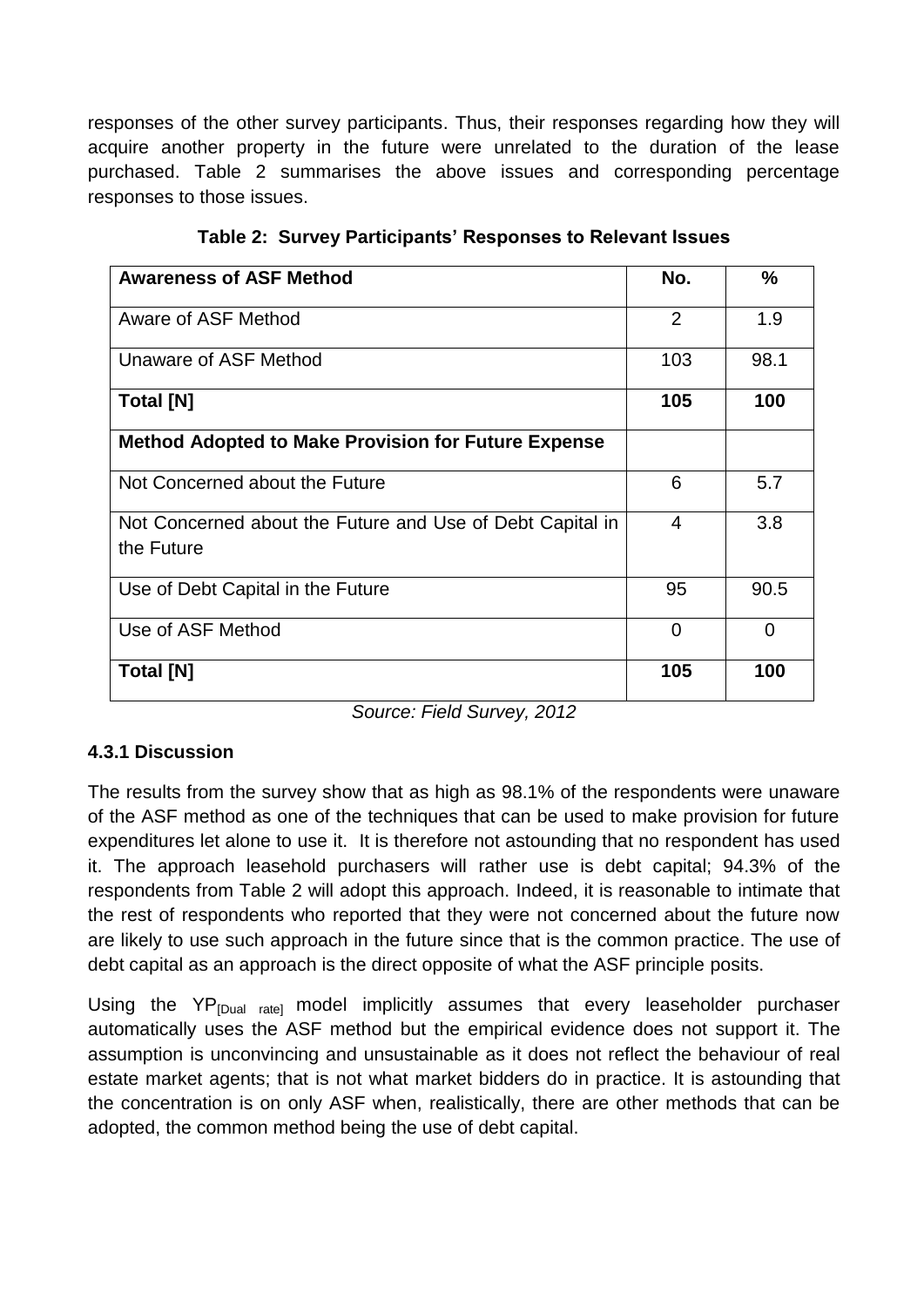A second approach that can be adopted is the concept of PV£1, which is the sum of money when invested today at a given rate of compound interest will accumulate to £1 after a given number of years. For example, provision can be made for an amount of £100,000 that is to be spent in 10 years time by discounting £100,000 at an appropriate interest rate and then investing that discounted lump sum to accumulate to £100,000 in 10 years time. The calculation will be as follows:

| <b>Future Liability</b>     | 100,000 |
|-----------------------------|---------|
| PV£1 in 10 years $@$ say 6% | 0.5584  |
| Discounted Value            | 55,840  |

Thus, the amount to be invested today at 6% to accumulate to £100,000 in 10 years time is £55,840. The impact of inflation can be incorporated where predicted inflation rate is determined so that the PV£1 concept makes allowance for the replacement of capital in real terms.

Thirdly, the leasehold purchaser could hold a portfolio of investment vehicles. Therefore, such a purchaser may make provision for future capital expenditures relating to the leasehold purchase by relying on returns from the other investment vehicles that he owns.

It has to also be noted that the apologists of the ASF theory have failed to recognise an important dimension of it. The theory as advocated by its supporters is for the replacement of the original capital but such a replacement deals with historic values. The implicit assumption here is that values will remain static by the end of the lease, irrespective of the term. This is forcefully captured in the observation of Mackmin, a supporter of the theory, which has already been quoted above but it is reproduced here for ease of reference. He observes:

A Man purchases the lease of a house, having say twenty years to run, for the sum of £1,000. At the end of twenty years, he or his heirs will be without a house and perhaps without the capital to purchase one. He should therefore set aside each year and place at interest a sufficient sum of money which in twenty years will amount to the  $£1,000$  so that capital is available for the purchase of a new house.

Indeed, that is the basis on which the ASF£1 will produce table is compiled in investment and valuation textbooks. If value will remain static or it is assumed that it will fall by the end of the lease's term, then the ASF can serve its purpose. However, it a truism that there can be inflation, which can erode the value of capital in real terms but the theory, does not factor this. Even though value can remain static or fall in the future, it is common knowledge that what normally happens in reality is that the property value grows over time. Thus, if a house is bought today at £1,000 and there is inflation, its value or a similar house's value in 20 years time cannot be the same as £1,000; it will be higher, say £5,000. In the light of this, if provision is made by way of ASF to recoup £1,000, it will not serve its purpose and therefore the ASF theory completely breaks down.

But what is the impact of using the YP<sub>[Dual rate]</sub> on leasehold valuations? Table 3 is used to answer this question. The Table contains YP factors computed using appropriate formulae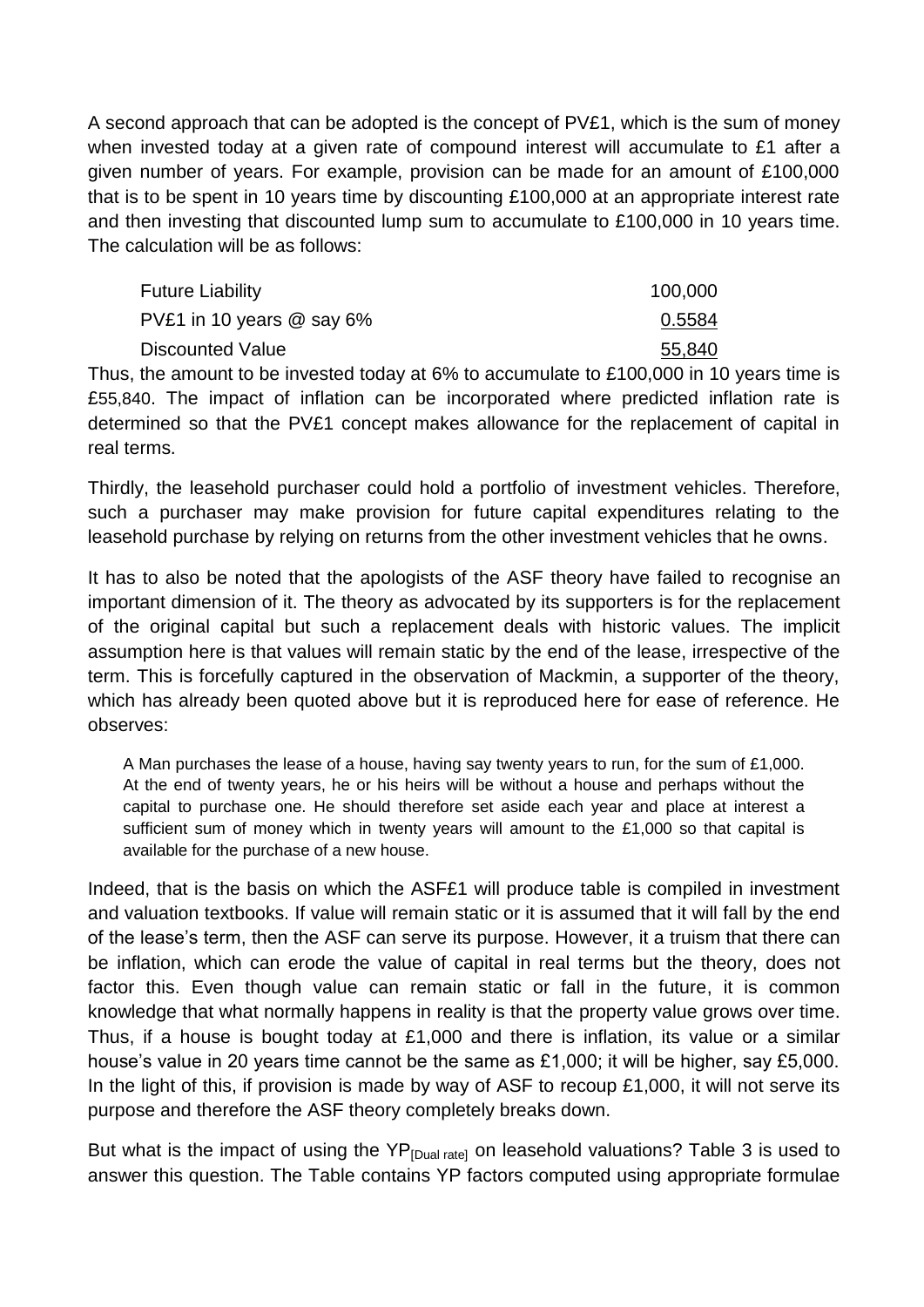at selected years assuming: (i) a remunerative rate (return on capital) of 7%; (ii) an accumulative rate (return of capital or ASF rate) of 2.5%; and (iii) a tax rate of 40%.

|                   | <b>Appropriate YP Factors</b> |                             |                                |                                            |
|-------------------|-------------------------------|-----------------------------|--------------------------------|--------------------------------------------|
| Term (Yrs)        | $YP_{[Perpetuity]}$           | YP <sub>[Single rate]</sub> | $\overline{YP}_{[Dual\ rate]}$ | YP <sub>[Dual rate adjusted for tax]</sub> |
| 10                |                               | 7.02                        | 6.28                           | 4.57                                       |
| $\overline{25}$   |                               | 11.65                       | 10.07                          | 8.42                                       |
| 50                |                               | 13.80                       | 12.46                          | 11.48                                      |
| 75                | -                             | 14.20                       | 13.40                          | 12.86                                      |
| 100               | $\overline{\phantom{a}}$      | 14.27                       | 13.83                          | 13.54                                      |
| 125               | $\overline{\phantom{a}}$      | 14.28                       | 14.05                          | 13.89                                      |
| 150               |                               | 14.29                       | 14.16                          | 14.07                                      |
| $\frac{175}{175}$ |                               | 14.29                       | 14.22                          | 14.17                                      |
| 200               |                               | 14.29                       | 14.25                          | 14.22                                      |
| 225               |                               | 14.29                       | 14.27                          | 14.25                                      |
| 250               |                               | 14.29                       | 14.28                          | 14.27                                      |
| 275               | $\overline{\phantom{a}}$      | 14.29                       | 14.28                          | 14.28                                      |
| 300               |                               | 14.29                       | 14.28                          | 14.28                                      |
| 325               |                               | 14.29                       | 14.28                          | 14.28                                      |
| 350               | $\overline{\phantom{a}}$      | 14.29                       | 14.28                          | 14.28                                      |
| 375               |                               | 14.29                       | 14.29                          | 14.28                                      |
| 400               |                               | 14.29                       | 14.29                          | 14.29                                      |
| 425               |                               | 14.29                       | 14.29                          | 14.29                                      |
| 450               |                               | 14.29                       | 14.29                          | 14.29                                      |
| 475               |                               | 14.29                       | 14.29                          | 14.29                                      |
| 500               | -                             | 14.29                       | 14.29                          | 14.29                                      |
| Perpetuity        | 14.29                         | $\overline{\phantom{0}}$    | $\overline{\phantom{0}}$       | $\overline{\phantom{a}}$                   |

**Table 3: YP Factors at Selected Years**

*Source: Computed by Authors Using Appropriate YP Formulae*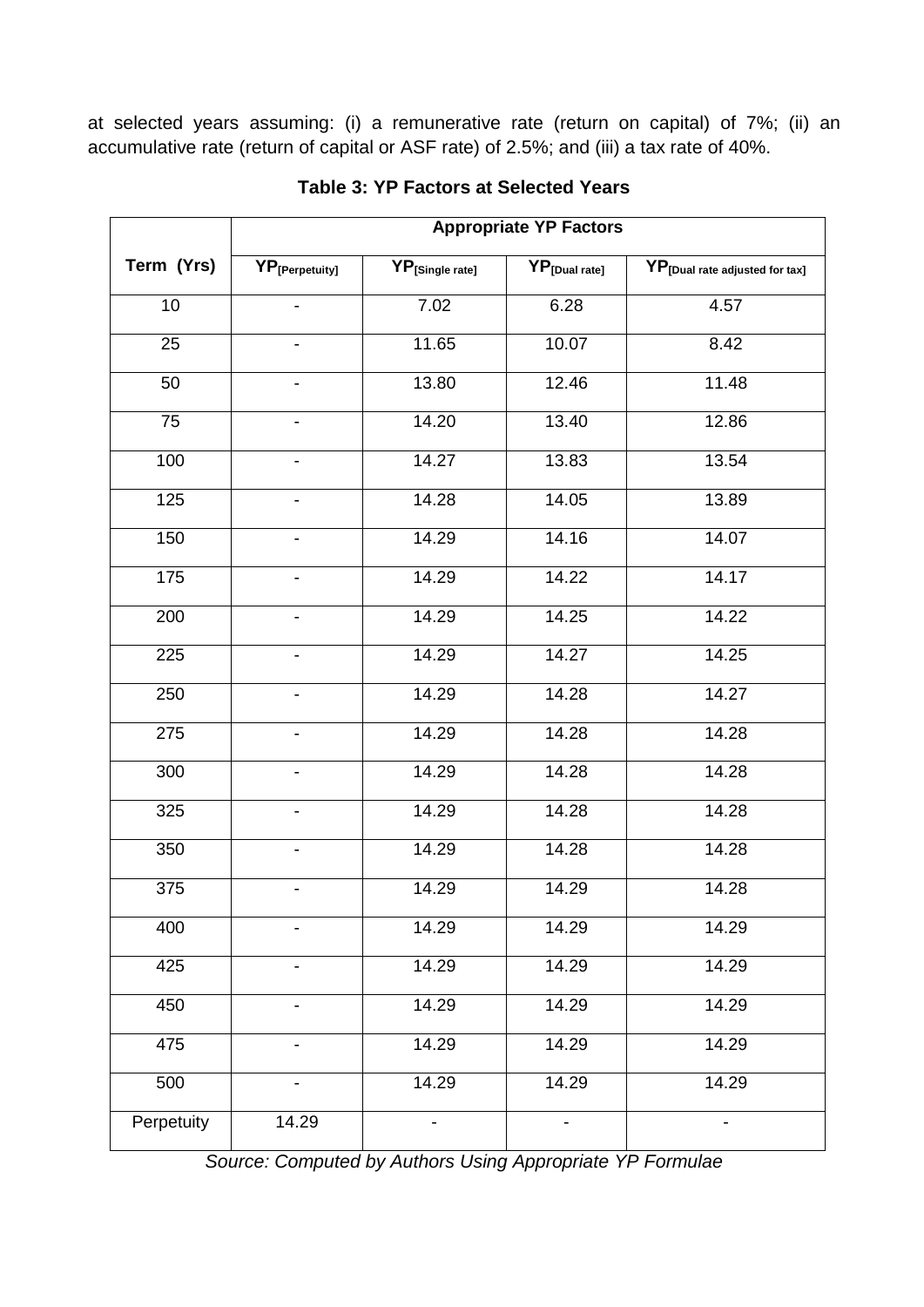The YP factors in Table 3 show that with short leases, there can be significant differences in the value depending on which model is used. For example, where the term of a lease is 10 years, the factors for YP[Single rate],YP[Dual rate]and YP[Dual rate adjusted for tax] factors are 7.02, 6.28 and 4.57 respectively. This implies that there will be a decrease in value by 10.54% if YP<sub>[Dual rate]</sub> is used instead of YP<sub>[Single rate]</sub>. Where YP<sub>[Dual rate adjusted for tax]</sub> is used instead of YP<sub>[Single rate]</sub>, the percentage decrease in value becomes 34.90% which is very significant.

However, as the term of the lease increases, the differences in values begin to reduce. Thus, for example, if the term is 100 years, the reduction in value is 3.08% using  $YP_{\text{IDual ratel}}$ instead of YP<sub>[Single rate]</sub>; the percentage decrease is 5.12% if YP<sub>[Dual rate adjusted for tax]</sub> is used instead of  $YP_{ISinole\; rate}$ . From year 250 towards perpetuity, the YP factors are almost the same with infinitesimal differences and indeed, from year 400 towards perpetuity, the YP factors are actually the same. Thus, for very long leases, it does not actually matter whether it is YP<sub>[Perpetuity], YP<sub>[Single rate], YP<sub>[Dual rate]</sub> or YP<sub>[Dual rate adjusted for tax]</sub> that is used to</sub></sub> value leasehold interests – the value will be the same. Regarding short leases, when the YP<sub>[Dual rate]</sub> model is used, it leads to significant undervaluation which is more pronounced when the YP<sub>[Dual rate adjusted for tax]</sub> model is adopted. Ironically, it is these short leases that some of the apologists of the  $YP_{\text{[Dual rate]}}$  argue that it should be used to value them.

# **5. Conclusion**

The extent to which the use of YP<sub>[Dual rate]</sub> in valuing leaseholds reflects market conditions in practice has been empirically investigated. It has been established that bidders of leasehold interests, in practice, do not use the ASF theory to make provision for future capital expenditures; what they use (debt capital) is the direct opposite of what the ASF principle posits. There are other techniques that can be used but the focus in the literature is on only the ASF method, which is surprising. Also, the ASF theory totally ignores the impact of inflation even though it is a reality.

The impact of using YP<sub>[Dual rate]</sub> on leasehold interests' values has also been systematically examined. The analysis has shown that for very long leaseholds, it does not actually matter which model is used as the resultant valuation will be the same. However, it has a significant impact on the valuation of short leases as it leads to undervaluation, particularly where taxation is introduced.

It is concluded that the  $YP<sub>[Dual rate]</sub>$  model should be declared defunct as argued theoretically by many critics of the model in the literature. There is no doubt that a leasehold interest is a wasting asset and, therefore, less attractive or secure in comparison to a freehold interest. However, being a wasting asset is dealt with like any other feature that contributes to insecurity or less attractiveness by adopting higher capitalisation rate in the valuation of leasehold interests to compensate for higher risks. Due to the fact that market bidders do not actually use the ASF method in practice and also the fact that using  $YP<sub>[Dual</sub> rate]$  model leads to undervaluation of short leases, its use should be discontinued.

However, because the debate has been raging on for so many years it will, admittedly, be a herculean task to convince the ardent apologists of the model who are religiously stuck to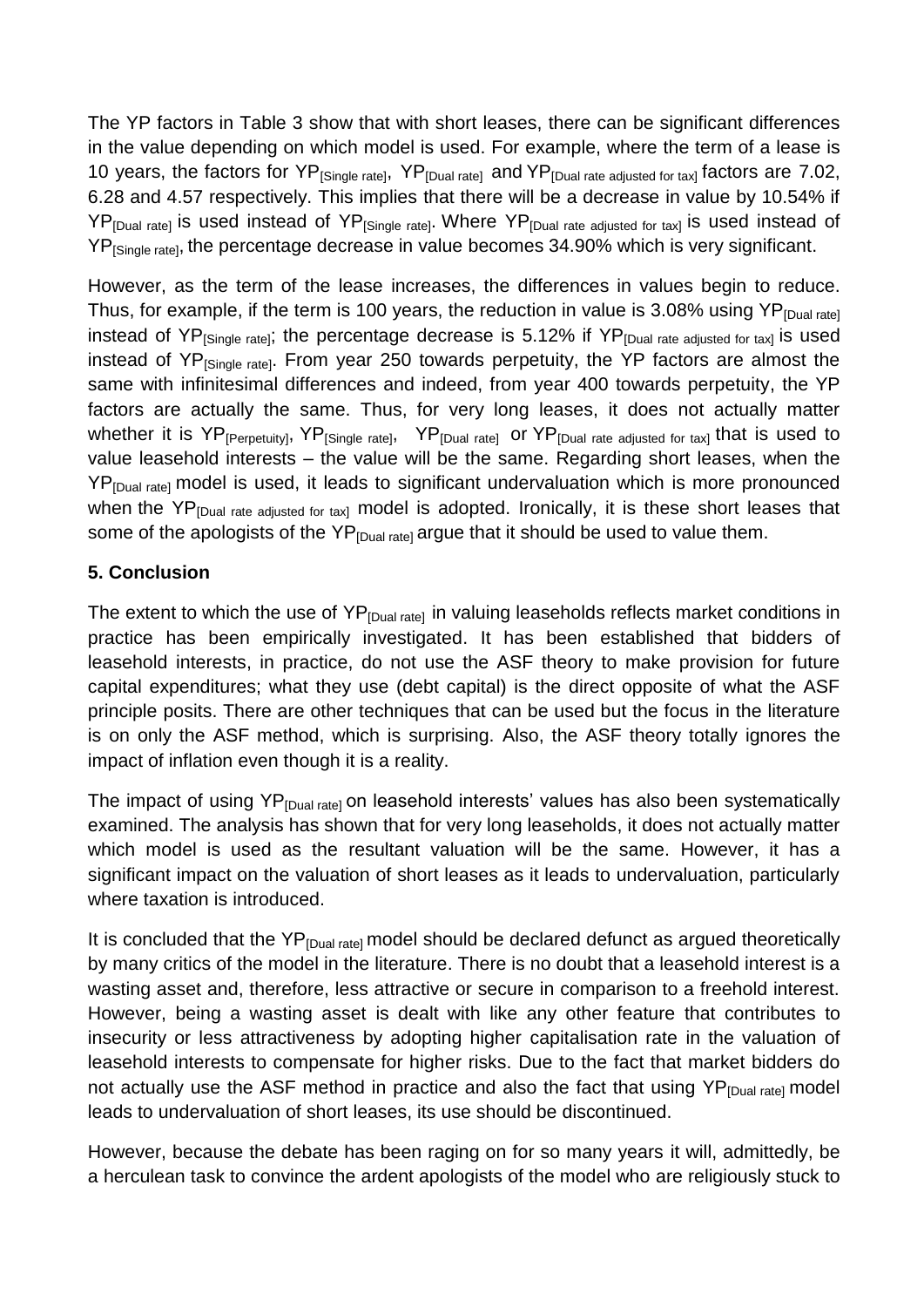it and have defied any theoretical logical and plausible explanation against its use to jettison it. This herculean task is underscored by Mackmin (2008, p.93) who has observed that in order to discourage its use, it will require: (i) academics to cease all teaching of dual rate methods on accredited courses; (ii) practitioners to reject leasehold valuations prepared on dual rate basis; (iii) publishers to remove dual rate and dual rate taxation tables from all future editions of valuation tables; and (iv) software suppliers to delete the dual rate option from their valuation software.

#### **References**

Baum, A. and Butler, D. (1986) "The Valuation of Short Leasehold Investments", *Journal of Valuation*, Vol. 4 No.1, pp.342-353

Baum, A. and Crosby, N. (1995) *Property Investment Appraisal,* (2nd ed.) Routledge, London.

Baum, A. and Crosby, N. (2008) *Property Investment Appraisal,* (3rd ed.), Blackwell, Oxford

Baum, A. and Mackmin, D. (1979) *The Income Approach to Property Valuation* (1<sup>st</sup> ed.), Routledge and Kegan Paul, Henley on Thames.

Baum, A. and Ming, Y. S. (1985) "The Valuation of Leaseholds: A Review: Part I", *Journal of Property Valuation and Investment*, Vol. 3 No. 2, pp.157-166.

Baum, A., Mackmin, D. and Nunnington, N. (2006) *The Income Approach to Property Valuation* (5<sup>th</sup> ed.), Estates Gazette, London.

Baum, A., Mackmin, D. and Nunnington, N. (2011) *The Income Approach to Property*  Valuation (6<sup>th</sup> ed.), EG Books, Elsevier, Oxford

Bowcock, P. (1983) "The Valuation of Varying Incomes 2 and 3", *Journal of Valuation,* Vol. 1, pp.366-376

Chan, N. and Harker, N. (2012) "Dual Rate Taxed Valuation: A more Rational Approach", *Journal of Property Investment and Finance*, Vol. 30 No. 2, pp.105-114

Cox, A. (1853) *The Landlord's and Tenant's Guide: A Compendium of Information upon Procuring, Occupying, and Disposing of Estates and Houses*, Cox, London.

Enever, N. (1981) *The Valuation of Property Investments* (2nd ed.), Estates Gazette, London.

Fisher, J. D. and Martin, R. S. (2004) *Income Property Valuation* (2<sup>nd</sup> ed.), Dearborn Financial, Chicago, IL.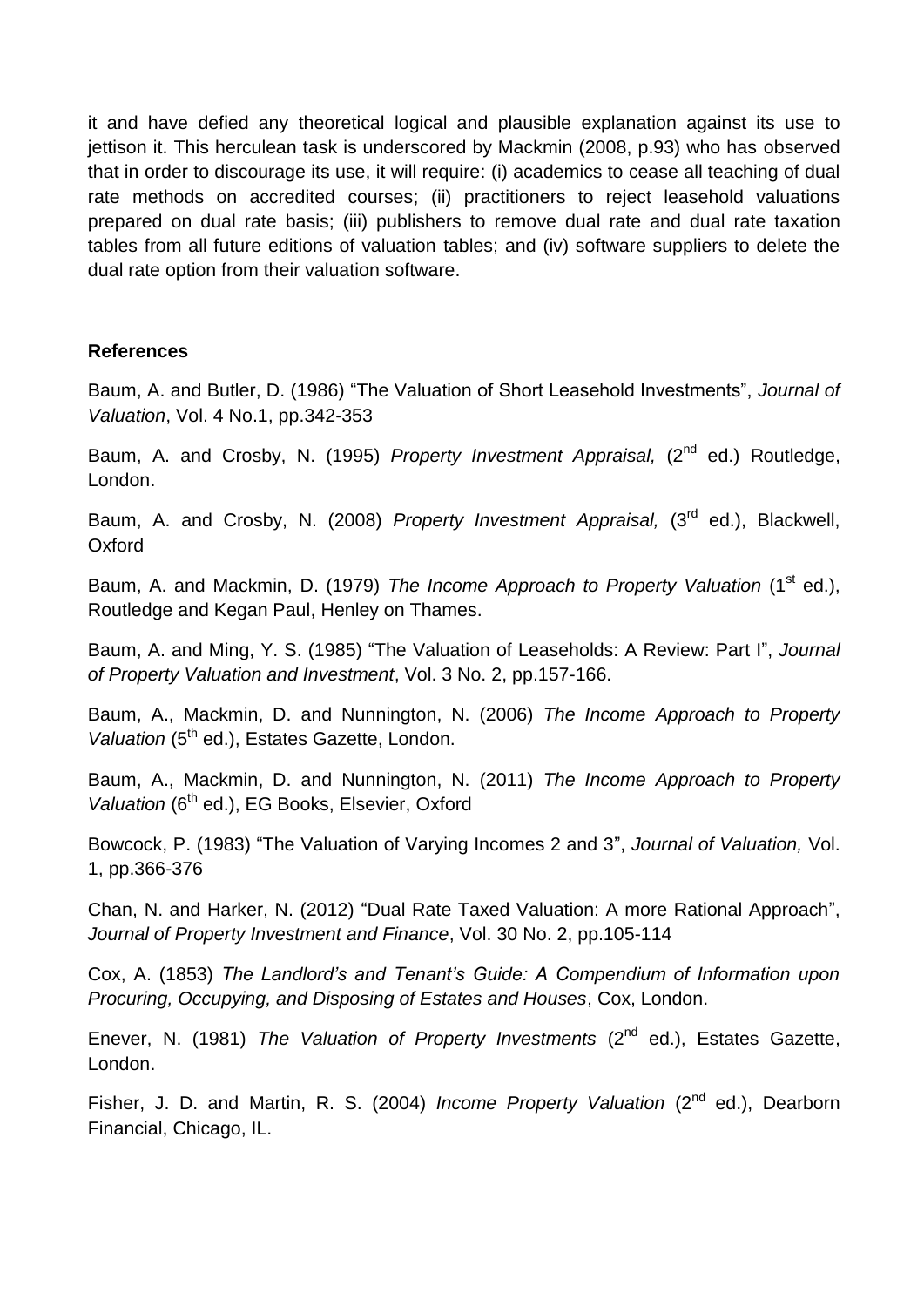Frazer, W. G. (1977) *The Valuation and Analysis of Leasehold Investments in Times of Inflation*, Estates Gazettes, London.

Gane, D. (1995) "A DCF Analysis of Market Price for Leasehold Investments", *Journal of Property Valuation and Investment,* Vol. 13 No. 3, pp.42-52.

Harker, N. (1983) "The Valuation of Varying Incomes 1", *Journal of Valuation,* Vol. 1, pp.363-365

Harker, N. J., Nanthakumaran, N. and Rogers, S. (1991) "Valuation of Varying Profit Rents – Part 2", *Journal of Property Valuation and Investment*, Vol. 9 No. 2, pp.137-144.

Hermes, A. E. (1929) Various Forms of Property Investment, *The Estates Gazette*, 14<sup>th</sup> December, p.823

Isaac, D., and O'Leary, J., (2012) *Property Valuation Principles* (2nd ed.), Palgrave Macmillan, Basingstoke.

Johnson, T., Davies, K. and Shapiro, E. (2000) *Modern Methods of Valuation,* The Estates Gazette, London.

Keating, D. M. (1998) *Appraising Partial Interests*, Appraisal Institute, Chicago, IL.

Lawrence, D. M. and May, H. G. (1943) *Modern Methods of Valuation*, The Estates Gazette, London.

Mackmin, D. (2008) "Dual Rate is Defunct?: A Review of Dual Rate Valuation, its History and its Irrelevance to Today's UK Leasehold Market", *Journal of Property Investment and Finance,* Vol. 26 No. 1, pp.80-95.

Mackmin, H. A. (1928) "The Use of Valuation Tables", *The Building Educator Editor* 3, Richard Greenhalgh, London.

Merrett, A. J. and Sykes, A. (1973) *Capital Budgeting and Company Finance*, Longman, Bristol.

North, L. (1984) "Valuation of Variable Rents: The North American Experience", *Journal of Property Valuation and investment*, Vol. 2 No. 4, pp.375-402.

Parry, R. (1930) in Gumbrell, L .B (ed.), The *Application, Use and Construction of Valuation Tables*, The Estates Gazette, London.

Robinson, J. (1989) *Property Valuation and Investment Analysis: A Cash Flow Approach*, The Law Book Company, Melbourne.

Shapiro, E., Mackmin, D. and Sams, G. (2013) *Modern Methods of Valuation* (11<sup>th</sup> ed.), Taylor and Francis Group, London and New York.

Smith, S. A. (1926a) *Valuation of Land and Houses, (Curtis's)*, (6<sup>th</sup> ed.), Estates Gazettes, London.